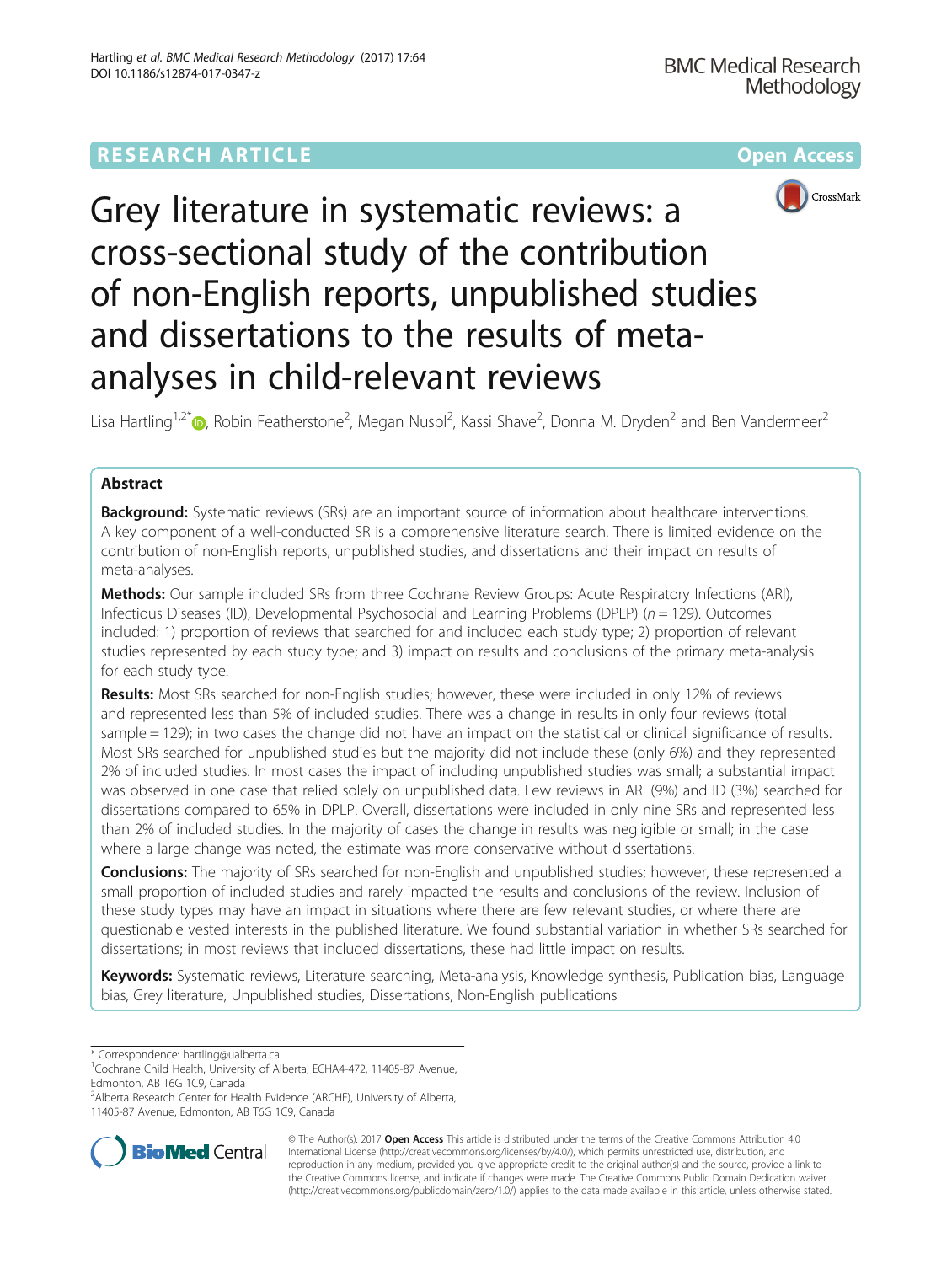## Background

Knowledge syntheses, including systematic reviews (SRs), provide essential evidence to inform healthcare decision making [[1\]](#page-9-0). A key component of a wellconducted SR is an objective, sensitive, and reproducible literature search of multiple sources [\[2\]](#page-9-0). Methodological standards for SRs recommend extensive searching to address the potential for publication bias, to reflect the totality of evidence on a given question and produce accurate and valid estimates of effect [\[3](#page-9-0)–[6](#page-9-0)]. Current Cochrane guidance recommends searching in grey literature sources beyond conventional bibliographic biomedical databases (e.g., Medline or Embase) for unpublished data, including trials registries, government regulatory documents and conference proceedings [[4](#page-9-0), [7\]](#page-9-0). The Institute of Medicine and the Agency for Healthcare Research and Quality (AHRQ) also recommend (in addition to electronic databases) searching grey literature databases, clinical trials registries and other sources of unpublished information [\[5](#page-9-0), [6](#page-9-0)]. However, there is limited empiric evidence about the potential impact of selective searching and inclusion on the results of SRs.

Direct and indirect evidence confirm that studies which report large effect sizes or findings of beneficial interventions are published more frequently [[3\]](#page-9-0). The impact of unpublished trials on the results of 60 metaanalyses on different medical interventions found that unpublished trials were less likely to produce statistically significant or beneficial results compared with published trials [\[8](#page-9-0)]. In most instances, the exclusion of these unpublished trials in meta-analyses had relatively small impact on estimates of treatment effectiveness and the changes in effect were inconsistent [\[8](#page-9-0)]. Other methods research has also observed the contribution of unpublished studies to reduce or change effect estimates of SRs [\[9](#page-9-0)–[12](#page-9-0)] and to expose underestimates of harms in published studies [\[10](#page-9-0), [12](#page-9-0), [13](#page-9-0)].

Dissertations and theses are also recognized as sources of study data that, while published by academic institutions who award degrees, are not routinely published in commercial journals or indexed in conventional bibliographic databases [\[14](#page-9-0)]. As a sub-category of grey literature, dissertations may report studies of relevance to SR producers. However, we are unaware of investigations that have attempted to quantify the contributions of dissertations and theses to SR results.

Language bias is also a concern for systematic reviewers, [[15\]](#page-9-0) although empiric evidence of the existence and direction of a bias is inconsistent when non-English language publications are excluded [[6\]](#page-9-0). Research suggests that German investigators are more likely to publish positive trial results in English-language publications [[16, 17\]](#page-9-0). But contrary evidence from a study of acupuncture trials found that researchers from some countries (e.g., China, Russia) were more likely to publish positive findings in non-English publications [\[18](#page-9-0)]. Research suggests that language bias in trials is variable by topic, and that SRs of complementary and alternative medicine (CAM) interventions are more likely to be significantly impacted by the exclusion of non-English studies [\[19\]](#page-9-0). An investigation of SRs on herbal medicines found that relevant Chinese studies would have been missed if reviewers included only Medline-indexed journal articles [\[20](#page-9-0)]. Non-English language trials were also found to be prevalent in fields of psychiatry, rheumatology and orthopaedics; but SRs of exclusively English trials in these areas were found to produce similar results to reviews with no language restrictions [\[8](#page-9-0)]. Regardless of the impact of language bias, Cochrane guidance supports identification and inclusion of trials in all languages [[2](#page-9-0), [4](#page-9-0)] while the Institute of Medicine recommends searching in languages other than English if appropriate for the review topic [\[5](#page-9-0)].

Comprehensive literature searching is widely recommended; however, searching additional sources is associated with diminishing returns, [\[21](#page-9-0)] and the effect of continuing to search new sources has an unknown impact on the final results and conclusions. Further, inclusion of non-English studies can add substantially to the resources required to complete SRs. Given the existing environment of limited resources and the push for increased efficiencies, particularly in the context of decision-makers who require quicker production of reviews to meet their needs, [\[22](#page-9-0)] limits on the number of sources searched and types of studies included are necessary. The objective of this study was to examine the impact of searching for and including non-English studies, unpublished studies, and dissertations on the results of existing SRs.

## Methods

This paper reports on additional analyses that were conducted as part of a broader methodological research initiative to generate empiric evidence about the impact of searching on the results of SRs. The methods have been described in detail previously [[23](#page-9-0)].

#### Sample

We derived our sample from the Cochrane Child Health register of SRs which is organized in a REDCap database. The rationale for choosing reviews from the CDSR for this analysis is provided in our previous publication [[23\]](#page-9-0). We exported all available SR records ( $n = 1345$ ) in the register to screen in Excel in December 2013. 51 records were excluded for having the status "Withdrawn" (*n* = 45) or for having no status given (*n* = 6); 294 records were excluded for not having performed at least one meta-analysis; 234 records were excluded for not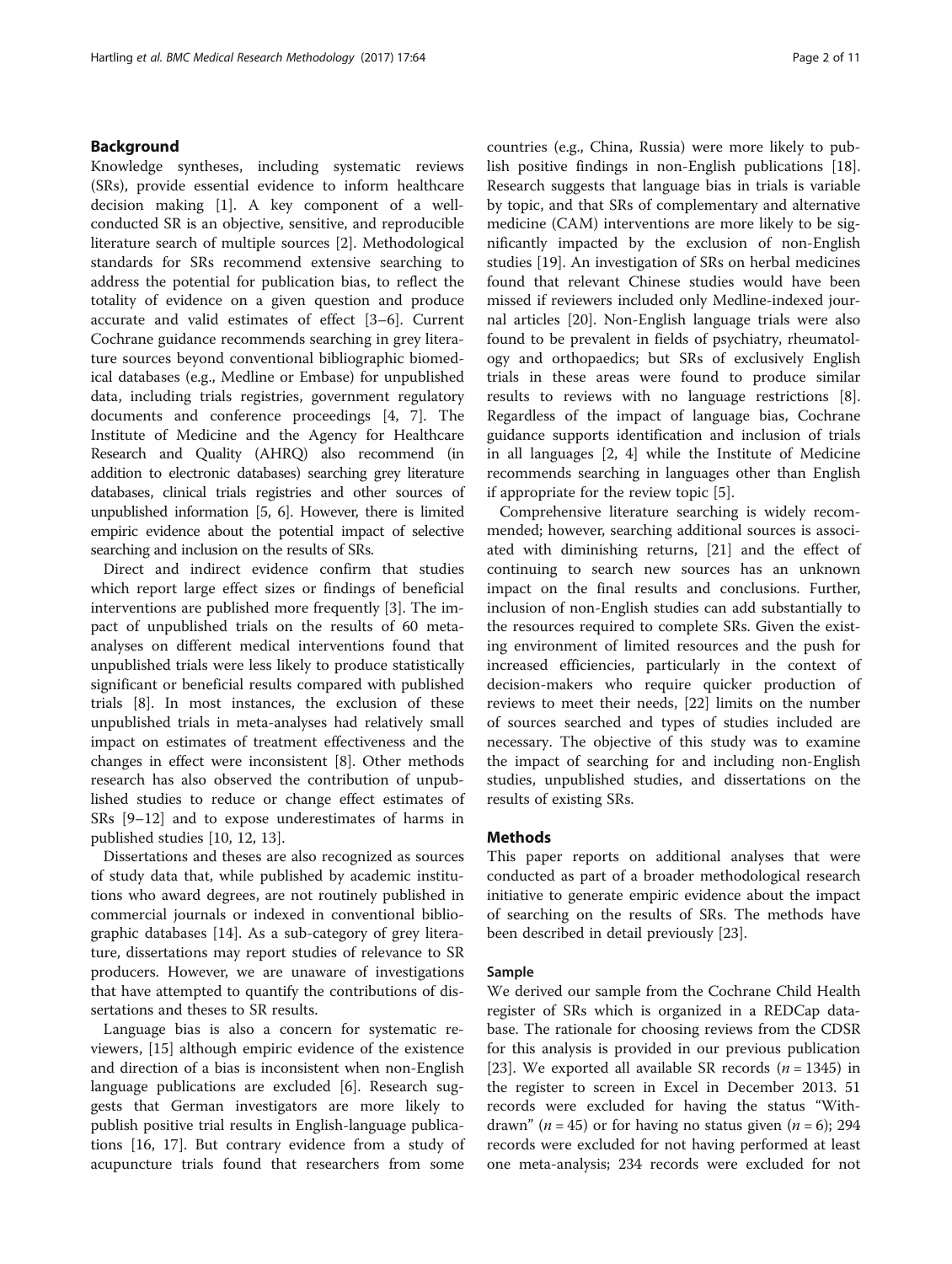having an effect size given for the first outcome; and 217 records were excluded for being incomplete. We organized the remaining 549 SR records by the Cochrane Review Groups (CRGs) responsible for their production. SRs were collected from three CRGs: Acute Respiratory Infections (ARI), Infectious Diseases (ID), and Development, Psychosocial and Learning Problems (DPLP). These three CRGs were selected by the research team as they contained the most SRs for analysis compared to other CRGs  $(ARI = 57; ID = 38; DPLP = 34)$ , and represented three distinct clinical topic areas. All SRs from these three review groups were included in our final sample if they contained one or more meta-analysis (both continuous and/or dichotomous outcomes were eligible).

## Data extraction

For each SR, all of the studies included in the primary meta-analysis were listed, forming our reference standard. The primary meta-analysis was either for the identified primary outcome, or the meta-analysis presented first in the review, if the primary outcome was not specified. For each study included in each meta-analysis, we checked the authors' list of references to studies included in the review and categorized them as published or unpublished (i.e., authors indicated "published data only" vs. "published and unpublished data" or "unpublished data only"). We examined the citations and associated database records to identify any non-English studies. We made particular effort to identify any non-English studies when searching the databases examined for our companion methods paper [[23\]](#page-9-0). As it was possible that titles had been translated into English for the reviews' reference lists, we checked full-text whenever the title of a study database record appeared in square brackets or when the source title was not English. Further, we identified any included dissertations by examining the citations (dissertations typically included "PhD" in the citation and place of publication was a university or academic institution). Finally, we examined the section of the reviews describing the searching methods and documented if the review authors specifically indicated that they searched for unpublished studies (or grey literature), dissertations, or non-English studies.

## Data analysis

For each review group and overall, we calculated: 1) the number of reviews that indicated they searched for each study type and the percentage relative to the total number of reviews; 2) the number of reviews that included each study type and the percentage relative to the total number that searched for the study type; and, 3) the number of each study type included and the percentage relative to the total number of studies included across the reviews.

For each meta-analysis that included at least one study representing one of our study types of interest, we reanalyzed the data excluding each study type. We used the same methods as the original meta-analysis (i.e., same summary measure and model). We calculated the percent of studies lost to each meta-analysis due to removal of each study type. We calculated the percent change in the point estimate and confidence interval width between the original and revised analysis. For point estimate, we ignored the direction of effect and considered only the magnitude. We categorized the change in point estimate as negligible (<5% change), small (5–10% change), moderate (11–20% change), large (more than 20%), and substantial (i.e., it was not possible to calculate an effect estimate as all the studies were categorized as a given study type, e.g., all were non-English). We also examined whether or not the result changed in statistical significance.

Data were managed using Excel Version 14.4.8 (Microsoft Corporation, Redmond, WA USA). Statistical analyses were conducted using RevMan 5.3 and SAS 9.4 (SAS institute Inc., Cary, NC USA).

## Results

Our analyses are based on 129 meta-analyses: 57 from ARI, 38 from ID, and 34 from DPLP. Citations and a description of the SRs used in our analysis are included in the Additional file [1.](#page-8-0) The median year of publication was 2007 (IQR 1996–2013). The median number of studies and participants were 3 (IQR 1–35) and 636.5 (IQR 30–4,400,266).

Table [1](#page-3-0) shows the number of SRs that searched for and included non-English studies, unpublished studies, and dissertations. Table [1](#page-3-0) also shows the number of each type of study that was included and the percentage relative to the total number of studies.

The majority of reviews across review groups searched for non-English studies; however, only 12% of reviews included non-English studies and these represented only 4% of the total studies contained across all reviews ( $n = 34$ / 780). (See Additional file [1](#page-8-0) for complete list of systematic reviews that included non-English language studies in their analyses). Among reviews that searched for non-English studies, there was a substantial difference across topic areas in terms of actually including non-English studies, with almost 20% of reviews in ARI compared to 0 in DPLP. Further, non-English studies represented 7% of all included studies in ARI reviews compared to 0 and 0.8% in DPLP and ID, respectively. The non-English studies included in ARI reviews were in the following languages: 32% French, 21% Spanish, 7% Chinese, 18% Italian, 14% German, 4% Turkish, and 4% Swedish. In ID reviews that included non-English studies, 50% of studies were Spanish, 33% were French, and 17% were Chinese.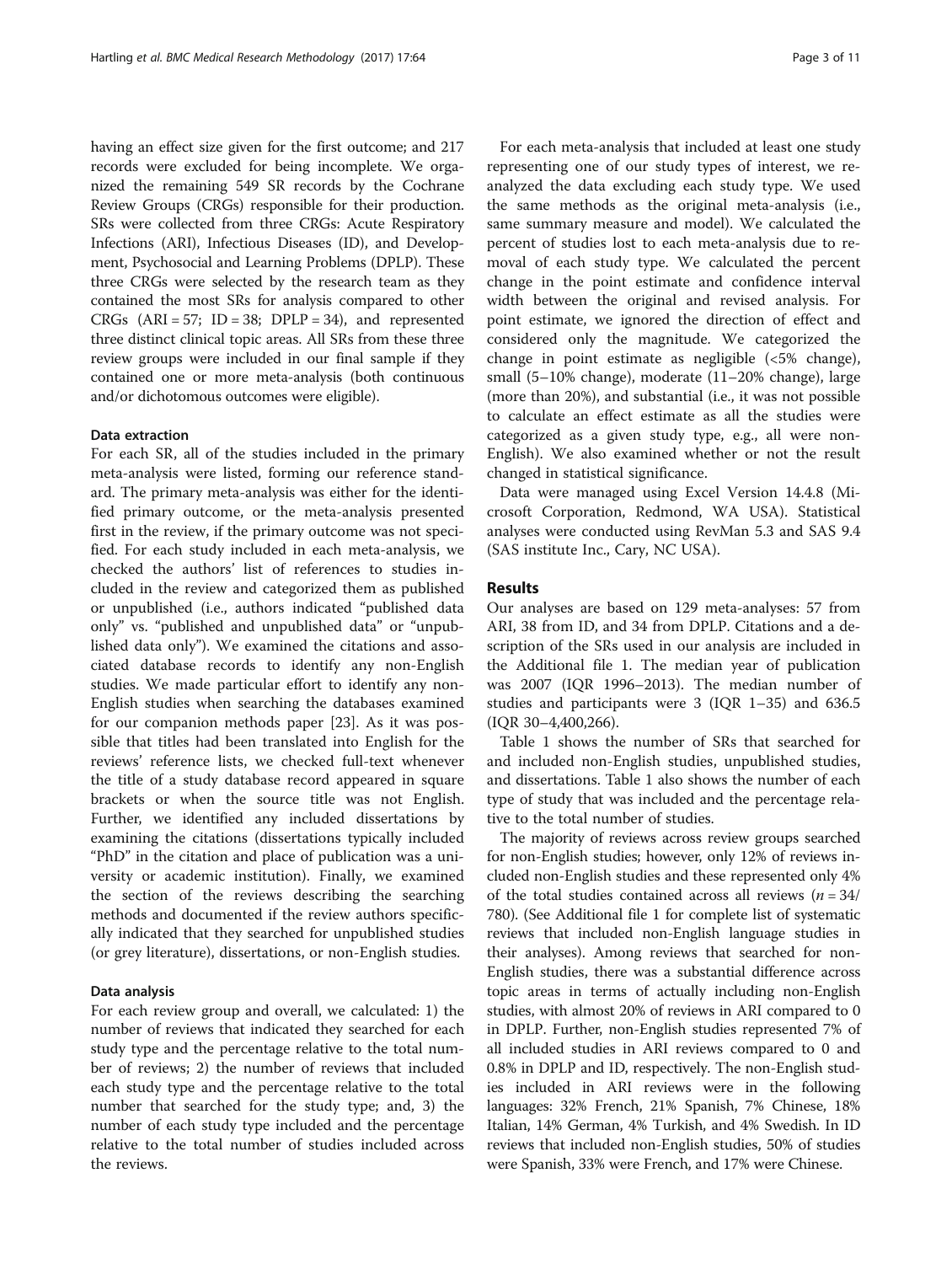| Review Group         | Total number of SRs | Number that searched<br>for study type <sup>a</sup><br>N(%) | Number that included<br>study type <sup>a</sup><br>N(%) | Total number of studies<br>included in SR | Total number of study<br>type <sup>a</sup> included<br>N (%) |
|----------------------|---------------------|-------------------------------------------------------------|---------------------------------------------------------|-------------------------------------------|--------------------------------------------------------------|
| Non-English Studies  |                     |                                                             |                                                         |                                           |                                                              |
| ARI                  | 57                  | 57 (100)                                                    | 11(19.3)                                                | 398                                       | 28(7.0)                                                      |
| ID                   | 38                  | 38 (100)                                                    | 4(10.5)                                                 | 238                                       | 6(0.8)                                                       |
| <b>DPLP</b>          | 34                  | 33 (97.1)                                                   | 0(0.0)                                                  | 144                                       | 0(0.0)                                                       |
| Total                | 129                 | 128 (99.2)                                                  | 15(11.7)                                                | 780                                       | 34(4.4)                                                      |
| Unpublished studies  |                     |                                                             |                                                         |                                           |                                                              |
| ARI                  | 57                  | 55 (96.5)                                                   | 5(7.3)                                                  | 398                                       | 11(2.8)                                                      |
| ID                   | 38                  | 38 (100)                                                    | 2(5.3)                                                  | 238                                       | 3(1.3)                                                       |
| <b>DPLP</b>          | 34                  | 31 (91.2)                                                   | 1(3.2)                                                  | 144                                       | 1(0.7)                                                       |
| Total                | 129                 | 124 (96.1)                                                  | 8(5.6)                                                  | 780                                       | 15(1.9)                                                      |
| <b>Dissertations</b> |                     |                                                             |                                                         |                                           |                                                              |
| ARI                  | 57                  | 5(8.8)                                                      | 1(20.0)                                                 | 398                                       | 2(0.5)                                                       |
| ID                   | 38                  | 1(2.6)                                                      | 1(100)                                                  | 238                                       | 2(0.8)                                                       |
| <b>DPLP</b>          | 34                  | 22 (64.7)                                                   | 7(31.8)                                                 | 144                                       | 11(7.6)                                                      |
| Total                | 129                 | 28 (21.7)                                                   | 9(32.1)                                                 | 780                                       | 15(1.9)                                                      |

<span id="page-3-0"></span>Table 1 Number of systematic reviews that searched for and included non-English studies, unpublished studies, and dissertations

ARI acute respiratory infections, ID infectious diseases, DPLP developmental, psychosocial and learning problems, SR systematic review astudy type refers to Non-English, unpublished, or dissertation

Table [2](#page-4-0) shows the results of the 15 meta-analyses where non-English studies were included, and the results when the non-English studies were removed. In nine cases the change in the effect estimate was negligible or small, and in two cases the change was moderate but no change in statistical significance. In two cases the change in effect estimate was large. There was a change in statistical significance in only one of these cases: the lower confidence interval changed from significant (0.01) to not significant (0.00); however, the conclusions of the review would not have changed as the authors concluded no clinically important difference between the two interventions. In two cases, all included studies were non-English; therefore, no effect estimate was available without the non-English studies. The topics of these reviews were acetylcysteine and carbocysteine for acute upper and lower respiratory tract infections in pediatric patients without chronic bronchopulmonary disease, and Chinese medicinal herbs for influenza. Change in confidence interval tended to be similar to change in point estimate with two exceptions. One study had a relatively small CI change despite a large point estimate difference, while another showed the opposite.

The majority of reviews searched for unpublished studies with some variation across groups (i.e., 91% for DPLP vs. 100% for ID). Only a very small percentage of reviews included unpublished studies ( $n = 8/124$ ; 5.6%); likewise, these reflected a very small percentage of the total studies ( $n = 15/$ 780; 1.9%). There was little variation across topics with very small numbers of unpublished studies included in each.

Table [3](#page-5-0) shows the results of the eight meta-analyses that included unpublished studies. In four cases the change in effect estimates was negligible. In three cases the change was large, but none of the results changed in statistical significance. One study showed a small change in CI width, despite a large change in point estimate; otherwise changes in CI tended to be similar to changes in point estimate. One review included only unpublished studies; therefore, no effect estimate was available without the unpublished studies. The topic of the review was neuroaminidase inhibitors for preventing and treating influenza, a particularly high profile topic that relied heavily on industry reports and other regulatory documents [[24\]](#page-9-0).

There was wide variation across topics in searching for dissertations from 64.7% of reviews in DPLP compared to 2.6% in ID. Among the reviews that searched for dissertations, there was wide variation in the percentage that included dissertations from 20% in ARI to 100% in ID (although the latter was based on only one review that searched for dissertations). Overall, dissertations represented a very small percentage of included studies  $(n = 15/780; 1.9%)$ , with variability across topics: for ARI and ID, dissertations represented less than 1% of included studies, while for DPLP they represented 7.6%.

Table [4](#page-6-0) shows the results of the nine meta-analyses that included dissertations, and the results when the dissertations were removed. In all but one case the change in effect estimates was negligible or small, and changes in CI width tended to be similar to changes in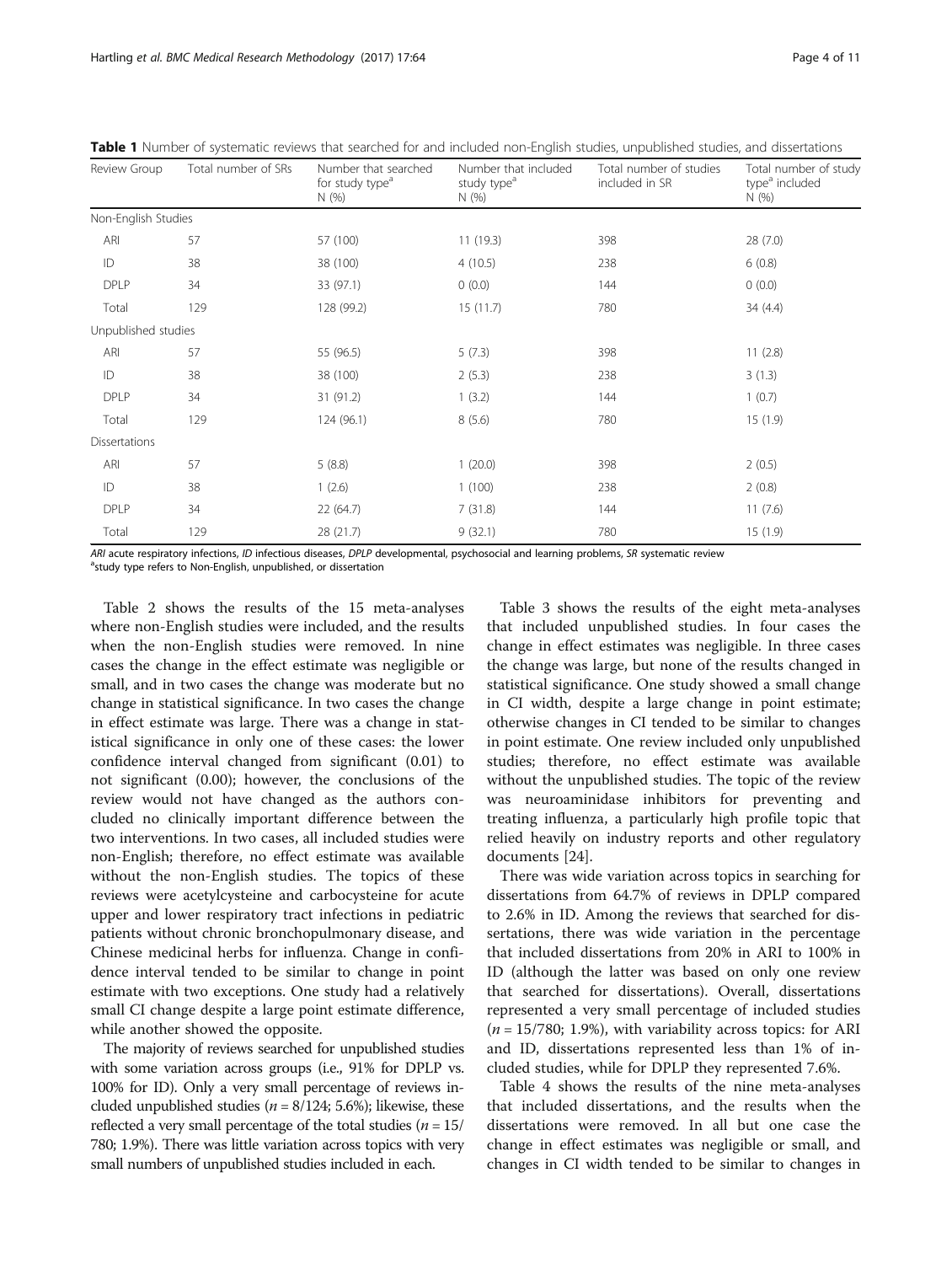<span id="page-4-0"></span>

|                                                                                                                                                      | Number of studies   |                        |                | Number of participants |                        |                  | Pooled estimate (95% CI)<br>Summary measure         |                               | % change in effect<br>size/Cl width | Difference in estimates                               |
|------------------------------------------------------------------------------------------------------------------------------------------------------|---------------------|------------------------|----------------|------------------------|------------------------|------------------|-----------------------------------------------------|-------------------------------|-------------------------------------|-------------------------------------------------------|
| Review                                                                                                                                               | non-English<br>With | non-English<br>Without | $%$ lost       | non-English<br>With    | non-English<br>Without | $\%$ lost        | non-English<br>With                                 | non-English<br>Without        |                                     |                                                       |
| Acute respiratory infections                                                                                                                         |                     |                        |                |                        |                        |                  |                                                     |                               |                                     |                                                       |
| Vitamin C for preventing and treating the<br>common cold (CD000980)                                                                                  | 29                  | 26                     | 10.3           | 11306                  | 10899                  | 3.6              | 0.95 (0.92, 0.98)<br>$\approx$                      | 0.96 (0.93, 0.99)             | 1.1/0.0                             | Negligible                                            |
| Epinephrine for bronchiolitis (CD003123)                                                                                                             | $\circ$             | $\sqrt{2}$             | 16.7           | 995                    | 965                    | 3.0              | $0.67(0.50, 0.89)$<br>RR                            | 0.68 (0.51, 0.91)             | 1.5/2.6                             | Negligible                                            |
| Procalcitonin to initiate or discontinue<br>antibiotics in ARI (CD007498)                                                                            | $\bar{4}$           | $\frac{3}{2}$          | $\overline{z}$ | 4211                   | 4168                   | $\supseteq$      | 0.91 (0.70, 1.19)<br>OR                             | 0.90 (0.69, 1.19)             | 1.1/2.0                             | Negligible                                            |
| Immunostimulants for preventing ARI in<br>children (CD004974)                                                                                        | 35                  | 23                     | 34.3           | 4060                   | 2866                   | 29.4             | $-1.24 (-1.54, -0.94)$<br>$\infty$                  | $-1.27$ ( $-1.57$ , $-0.96$ ) | 2.4/1.7                             | Negligible                                            |
| Bronchodilators for bronchiolitis (CD001266)                                                                                                         | $\overline{24}$     | 23                     | 42             | 1182                   | 1149                   | 2.8              | $-0.45 (-0.96, 0.05)$<br>$\infty$                   | $-0.41(-0.97, 0.14)$          | 8.9/9.9                             | Small                                                 |
| Glucocorticoids for croup (CD001955)                                                                                                                 | $\overline{4}$      | $\frac{1}{2}$          | $\overline{z}$ | 1031                   | 998                    | 3.2              | $-0.59 (-0.83, -0.35)$<br>SMD                       | $-0.65(-0.89, -0.41)$         | 10.1/0.0                            | Small                                                 |
| Azithromycin for acute lower respiratory tract<br>infections (CD001954)                                                                              | 15                  | $\overline{4}$         | 67             | 2496                   | 2446                   | 2.0              | 1.09 (0.64, 1.85)<br>RR                             | 1.03 (0.60, 1.78)             | 5.5/2.5                             | Small                                                 |
| Systemic corticosteroids for acute<br>sinusitis (CD008115)                                                                                           | 4                   | $\sim$                 | 50.0           | 869                    | 459                    | 47.2             | 1.40 (1.08, 1.81)<br>$\underset{\text{R}}{\approx}$ | 1.18 (1.05, 1.34)             | 15.7/60.3                           | Moderate                                              |
| Antibiotics for the common cold and acute<br>purulent rhinitis (CD000247)                                                                            | $\circ$             | $\sqrt{2}$             | 16.7           | 1047                   | 979                    | 6.5              | 0.95 (0.59, 1.51)<br>$\underset{\text{R}}{\approx}$ | 1.11 (0.70, 1.76)             | 16.8/15.2                           | Moderate                                              |
| upper and lower RTIs in paediatric patients<br>Acetylcysteine and carbocysteine for acute<br>without chronic broncho-pulmonary<br>disease (CD003124) | $\infty$            | $\circ$                | 100            | 139                    | $\circ$                | 100              | $-0.05 (-0.12, 0.02)$<br>RD                         | $\lessgtr$                    | $\frac{1}{2}$                       | Substantial                                           |
| Chinese medicinal herbs for influenza<br>(CD004559)                                                                                                  | $\sim$              | $\circ$                | 100            | 197                    | $\circ$                | 100              | $1.32(0.87, 2.00)$<br>RR                            | $\lessgtr$                    | $\lessgtr$                          | Substantial                                           |
| Infectious diseases                                                                                                                                  |                     |                        |                |                        |                        |                  |                                                     |                               |                                     |                                                       |
| Vaccines for preventing malaria (CD006198)                                                                                                           | $\infty$            | $\sim$                 | 33.3           | 307                    | 237                    | 22.8             | 1.05 (0.82, 1.35)<br>RR                             | 1.05 (0.82, 1.35)             | $\frac{8}{2}$                       | Negligible                                            |
| Probiotics for treating acute infectious<br>diarrhoea (CD003048)                                                                                     | 35                  | 34                     | 2.9            | 4555                   | 4414                   | $\overline{3}$ . | $-24.76 (-33.61, -15.91)$<br>MD                     | $-25.53(-34.58, -16.49)$      | 3.1/1.1                             | Negligible                                            |
| High first dose quinine regimen for<br>treating severe malaria (CD003341)                                                                            | $\infty$            | $\sim$                 | 33.3           | $\overline{4}$         | 2                      | 50.0             | $0.62(0.19, 2.04)$<br>RR                            | 0.43 (0.09, 2.05)             | 30.7/5.9                            | Large                                                 |
| gastroenteritis in children (CD004390)<br>Oral versus intravenous rehydration<br>for treating dehydration due to                                     | $\approx$           | $\frac{5}{1}$          | 16.7           | 1811                   | 1436                   | 20.7             | 0.04 (0.01, 0.07)<br>$\rm{R}$                       | 0.02 (0.00, 0.04)             | 50.0/33.3                           | statistical significance)<br>(with change in<br>Large |

Table 2 Results of meta-analyses with and without Non-English studies Table 2 Results of meta-analyses with and without Non-English studies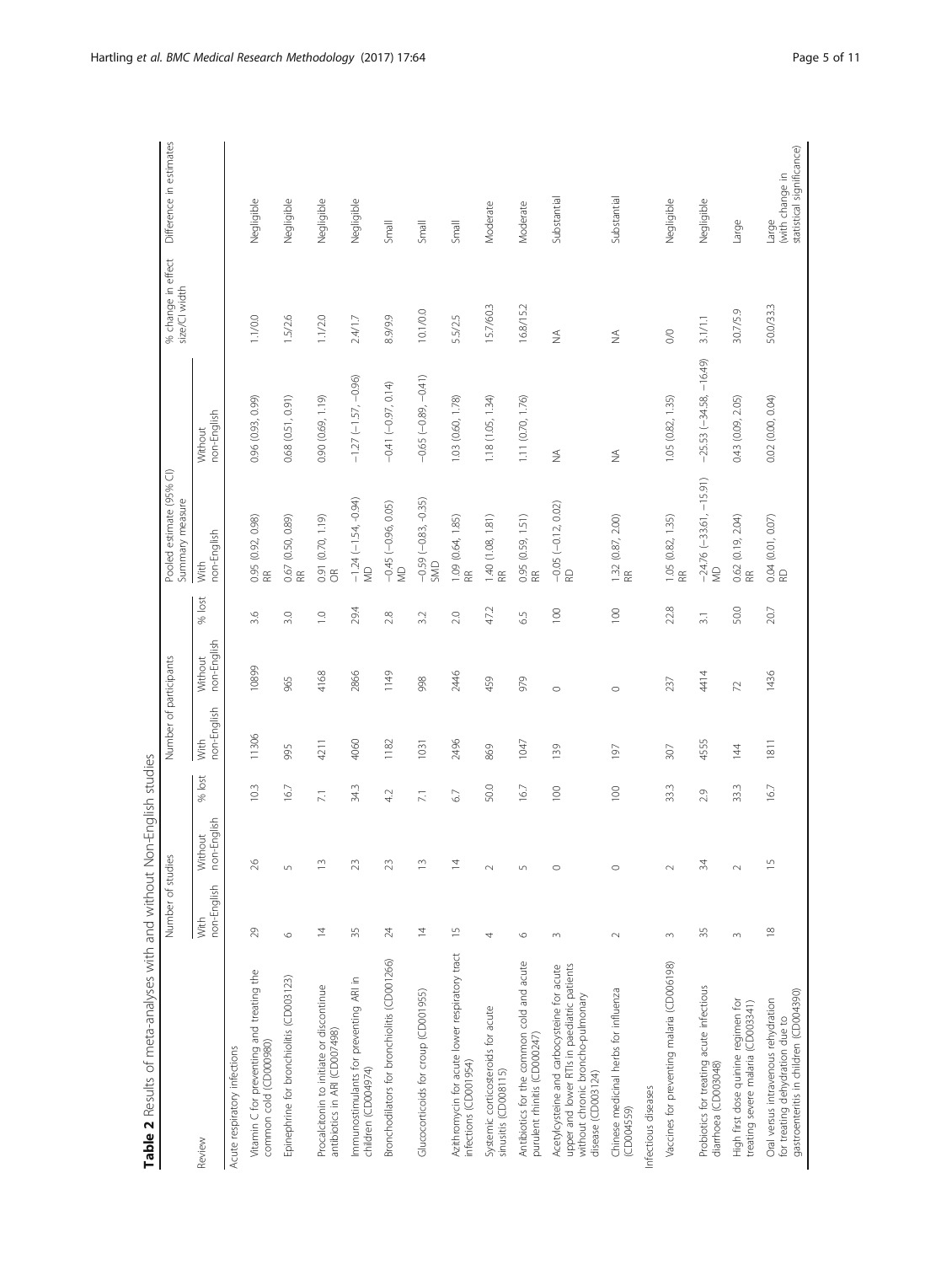<span id="page-5-0"></span>

|                                                                                                                                                               | Number of studies   |                        |        | Number of participants |                        |                  | Pooled estimate (95% CI)<br>Summary measure      |                          | % change in<br>effect size/CI<br>width | in estimates<br>Difference |
|---------------------------------------------------------------------------------------------------------------------------------------------------------------|---------------------|------------------------|--------|------------------------|------------------------|------------------|--------------------------------------------------|--------------------------|----------------------------------------|----------------------------|
| Review                                                                                                                                                        | unpublished<br>With | unpublished<br>Without | % lost | With unpublished       | unpublished<br>Without | % lost           | With unpublished                                 | unpublished<br>Without   |                                        |                            |
| Acute respiratory infections                                                                                                                                  |                     |                        |        |                        |                        |                  |                                                  |                          |                                        |                            |
| Corticosteroids for acute bacterial<br>meningitis (CD004405)                                                                                                  | 25                  | $\overline{24}$        | 40     | 4121                   | 4036                   | $\overline{21}$  | 0.90 (0.80, 1.01)<br>RR.                         | 0.90 (0.80, 1.01)        | $\infty$                               | Negligible                 |
| Vitamin C for preventing and treating<br>the common cold (CD000980)                                                                                           | 29                  | 27                     | 6.9    | 11306                  | 11244                  | 0.5              | 0.95 (0.92, 0.98)<br>Æ                           | 0.95 (0.93, 0.98)        | 0/16.7                                 | Negligible                 |
| Neuraminidase inhibitors for preventing<br>and treating influenza in children<br>(CD002744)                                                                   | $\sim$              |                        | 50.0   | 585                    | 346                    | 40.9             | $-0.13(-0.21, -0.05)$<br>RD                      | $-0.16(-0.26, -0.05)$    | 23.1/31.3                              | Large                      |
| Bronchodilators for bronchiolitis (CD001266)                                                                                                                  | $\overline{24}$     | 22                     | 83     | 1182                   | 1113                   | 5.8              | $-0.45 (-0.96, 0.05)$<br>$\overline{\mathsf{S}}$ | $-0.29(-0.79, 0.21)$     | 35.6/1.0                               | Large                      |
| Neuraminidase inhibitors for preventing<br>and treating influenza (CD008965)                                                                                  | $\sqrt{2}$          | $\circ$                | 100    | 3713                   | $\circ$                | 100              | $-21.29 (-29.59, -12.98)$<br>MD                  | ₹                        | $\widetilde{\geq}$                     |                            |
| Infectious diseases                                                                                                                                           |                     |                        |        |                        |                        |                  |                                                  |                          |                                        |                            |
| Artesunate versus quinine for treating<br>severe malaria (CD005967)                                                                                           | $\infty$            | $\circ$                | 25.0   | 7429                   | 7198                   | $\overline{3}$ . | 0.71 (0.62, 0.80)<br>Æ                           | 0.72 (0.64, 0.82)        | 14/0.0                                 | Negligible                 |
| Probiotics for treating acute infectious<br>diarrhoea (CD003048)                                                                                              | 35                  | 34                     | 2.9    | 4555                   | 4461                   | $\overline{21}$  | -24.76 (-33.61, -15.91)<br>MD                    | $-23.91(-32.78, -15.03)$ | 3.4/3.5                                | Negligible                 |
| Developmental, psychosocial and<br>learning problems                                                                                                          |                     |                        |        |                        |                        |                  |                                                  |                          |                                        |                            |
| children under the age of three with iron<br>Iron therapy for improving psychomotor<br>development and cognitive function in<br>deficiency anaemia (CD001444) | 5                   | 4                      | 20.0   | 162                    | 128                    | 21.0             | $-1.25 (-4.56, 2.06)$<br>MD                      | $-1.96(-5.17, 3.15)$     | 56.8/25.7                              | Large                      |

Table 3 Results of meta-analyses with and without unpublished studies Table 3 Results of meta-analyses with and without unpublished studies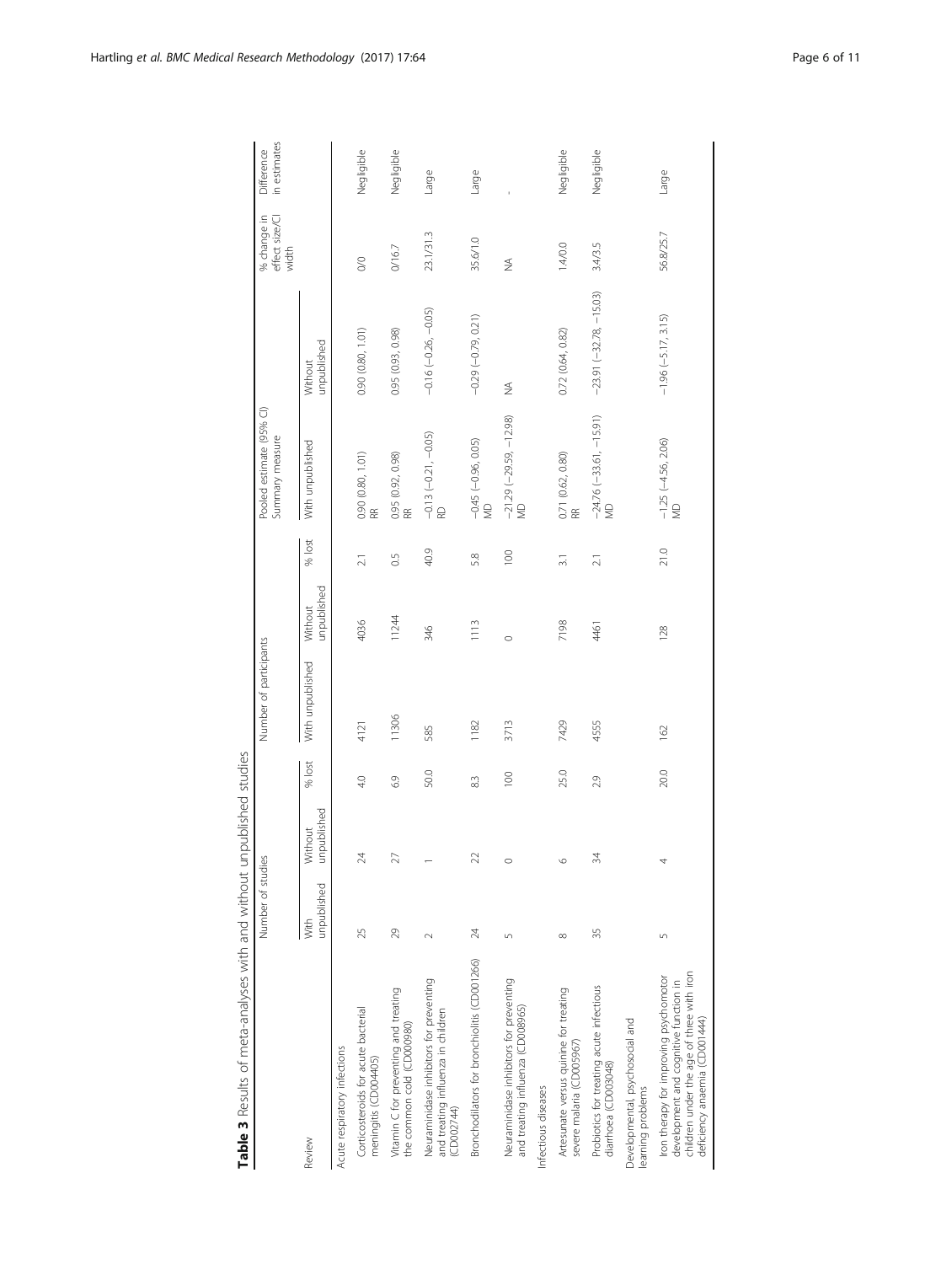<span id="page-6-0"></span>

| Table 4 Results of meta-analyses with and without dis                                                                               | Number of studies     | sertations               |          | Number of participants |                          |                              | Pooled estimate (95% CI)<br>Summary measure |                          | % change in effect<br>size/CI width | in estimates<br>Difference                               |
|-------------------------------------------------------------------------------------------------------------------------------------|-----------------------|--------------------------|----------|------------------------|--------------------------|------------------------------|---------------------------------------------|--------------------------|-------------------------------------|----------------------------------------------------------|
| Review                                                                                                                              | dissertations<br>With | dissertations<br>Without | $%$ lost | dissertations<br>With  | dissertations<br>Without | $%$ lost                     | dissertations<br>With                       | dissertations<br>Without |                                     |                                                          |
| Acute respiratory infections                                                                                                        |                       |                          |          |                        |                          |                              |                                             |                          |                                     |                                                          |
| Vitamin C for preventing and treating<br>the common cold (CD000980)                                                                 | 29                    | 27                       | 6.9      | 11306                  | 11244                    | 0.5                          | 0.95 (0.92, 0.98)<br>RR                     | 0.95 (0.93, 0.98)        | 0/16.7                              | Negligible                                               |
| Infectious diseases                                                                                                                 |                       |                          |          |                        |                          |                              |                                             |                          |                                     |                                                          |
| Oral iron supplements for children in<br>malaria-endemic areas (CD006589)                                                           | $\frac{1}{2}$         |                          | 15.4     | $\widetilde{\Xi}$      | $\frac{\alpha}{Z}$       | $\lessgtr$                   | 0.99 (0.90, 1.09)<br>RR                     | 0.95 (0.86, 1.05)        | 4.0/0.0                             | Negligible                                               |
| Developmental, psychosocial and<br>learning problems                                                                                |                       |                          |          |                        |                          |                              |                                             |                          |                                     |                                                          |
| Household interventions for preventing<br>domestic lead exposure in children<br>(CD006047)                                          | 5                     | 4                        | 20.0     | 815                    | 765                      | $\overline{6}$               | $0.02$ (-0.09, 0.12)<br>MD                  | $0.00 (-0.11, 0.11)$     | $-74.8$                             |                                                          |
| Phonics training for English-speaking<br>poor readers (CD009115)                                                                    | $\supseteq$           | 0                        | 0.01     | 683                    | 665                      | 2.6                          | 0.47 (0.06, 0.88)<br>SMD                    | 0.50 (0.06, 0.94)        | 6.4/7.3                             | Small                                                    |
| Music therapy for people with autism<br>spectrum disorder (CD004381)                                                                | $\sim$                |                          | 50.0     | $\widetilde{\Xi}$      | $\widetilde{\Xi}$        | $\stackrel{\triangle}{\geq}$ | 0.50 (0.22, 0.79)<br>SMD                    | 0.48 (0.18, 0.77)        | 4.0/3.5                             | Negligible                                               |
| improving nutrition and development<br>Intermittent iron supplementation for<br>in children 3.5 under 12 years of<br>age (CD009085) | $\supseteq$           | 0                        | 10.0     | 1824                   | 1774                     | 2.7                          | $0.51$ (0.37, 0.72)<br>RR                   | 0.53 (0.38, 0.73)        | 3.9/0.0                             | Negligible                                               |
| Cognitive-behavioral treatment for<br>residential treatment (CD005650)<br>antisocial behavior in youth in                           | 4                     | $\sim$                   | 25.0     | 560                    | 417                      | 25.5                         | 0.87 (0.61, 1.25)                           | 0.84 (0.55, 1.28)        | 3.5/14.1                            | Negligible                                               |
| awareness programs for preventing<br>Scared Straight' and other juvenile<br>juvenile delinquency (CD002796)                         | $\sim$                | $\circ$                  | 14.3     | 794                    | 715                      | 9.9                          | 1.68 (1.20, 2.36)                           | 1.71(1.19, 2.46)         | 1.8/9.5                             | Negligible                                               |
| Kinship care for the safety, permanency,<br>and well-being of children removed<br>from the home for maltreatment<br>(CD006546)      | $\supseteq$           | S                        | 50.0     | 2189                   | 1396                     | 36.2                         | $-0.24(-0.35, -0.13)$                       | $-0.19(-0.38, 0.00)$     | 20.8/72.7                           | (with change<br>significance)<br>in statistical<br>Large |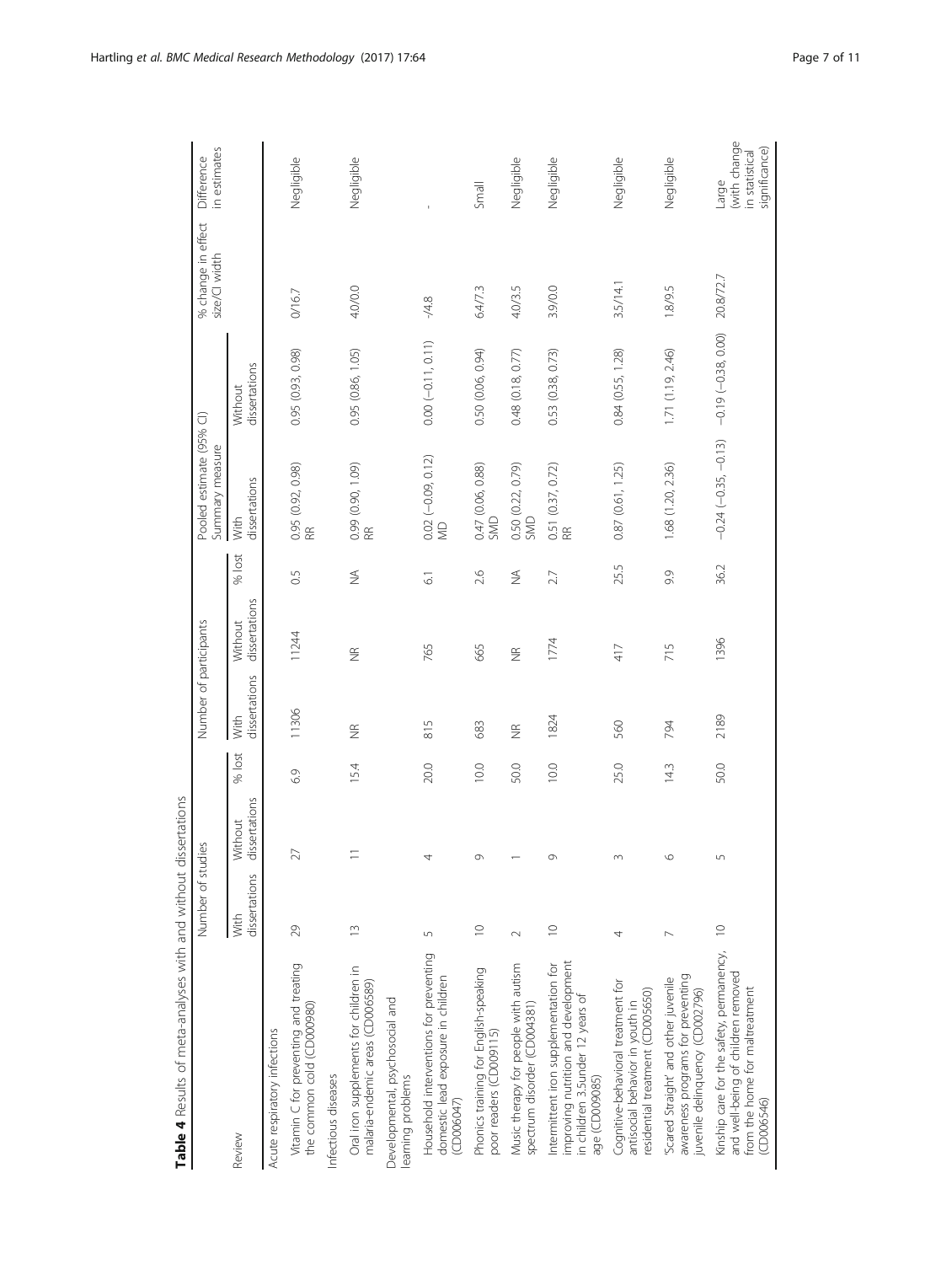magnitude to changes in point estimate. In one case the change in effect estimate was large and the statistical significance changed: the result with the dissertations was statistically significant (SMD −0.24, 95% CI −0.35, −0.13; 10 studies) and without dissertations the upper confidence interval rested on the null (SMD −0.19, 95% CI −0.38, 0.00; 5 studies). In both cases (with and without dissertations), the effect estimate was small in magnitude but was smaller (more conservative) without the dissertations. The topic of this review was kinship care for the safety, permanency, and well-being of children removed from the home for maltreatment.

## **Discussion**

This study provides empiric evidence on the impact of searching for and including studies published in languages other than English, unpublished studies, and dissertations. The majority of SRs in our sample searched for non-English studies; however, these were included in a minority of reviews (12%) and represented less than 5% of all included studies. Moreover, there was a large or substantive change in results in only four reviews (among the total sample of 129). In two of these cases there were few included studies (2 and 3, respectively) and all were non-English. In two other cases the large change did not have an impact on the statistical or clinical significance of the findings. These results indicate that restricting the search and inclusion to English-only studies may not have an impact on the results of metaanalyses in the vast majority of cases. Searching for non-English studies should be considered on a case-by-case basis considering the topic area (due to the nature of the topic experts might expect evidence to be published or not in other languages, e.g., complementary and alternative medicine or diseases common in low-middle income countries) and volume of evidence (i.e., may be more necessary in areas where there is little evidence).

Likewise, the majority of SRs in our sample searched for unpublished studies but the vast majority did not include these (only 6% of reviews) and they represented only 2% of all included studies. In most cases the impact of including unpublished studies was small; only two of the eight meta-analyses including unpublished studies showed a large change in point estimates but in both cases there was no change in statistical significance of the result. In an additional case (of the eight metaanalyses), there were no published studies included; this review relied on unpublished industry reports and regulatory documents because of questions raised about the credibility of the published reports. The authors of this review had been questioned about the findings of an earlier version for which the conclusions were based on a pooled analysis, conducted by the manufacturer of the manufacturer-sponsored trials [\[24](#page-9-0)]. To address the

concern, the authors set out to obtain the unpublished data from the drug manufacturer [\[24\]](#page-9-0). We might argue that this was a special case, and advise reviewers to seek unpublished data when the manufacturer has been heavily involved in a substantial proportion of published reports identified for inclusion. Further, we would advise that reviewers follow guidance on presenting information about vested interests (e.g., industry sponsored trials), and use this information when interpreting results and drawing conclusions [\[25\]](#page-10-0).

Dissertations are a specific type of grey literature defined as a document supporting candidature for a doctorate degree that presents the candidate's research and results [\[26\]](#page-10-0). One can assume that these documents undergo some extent of external review by content experts. We found variation across review groups with very few reviews in the ARI (9%) and ID (3%) groups searching for and including dissertations compared to 65% of DPLP reviews. Overall dissertations were included in only nine SRs (seven of these in DPLP, one each for ARI and ID) and represented less than 2% of all included studies. In the majority of cases the change in results was small or negligible. In one case, dissertations represented half of the included studies (five of ten) and there was a large change in the point estimate when dissertations were removed. Further, the result changed from statistically significant to not significant (lower confidence interval on the null). However, removing the dissertations resulted in a more conservative estimate, which may indicate that authors should carefully consider results when dissertations are included and the potential for overestimating treatment effects.

This study builds on work we recently published on the potential impact of prioritizing particular databases on the results of SRs, wherein we found that a limited number of databases provided the majority of relevant studies. Moreover, the results of meta-analyses based on studies contained in fewer databases did not differ, in the majority of cases, from the results of meta-analyses that included all identified studies [[23\]](#page-9-0). However, we noted that the choice of database, and likewise decisions around searching for and including non-English studies, unpublished studies, and dissertations are likely topic dependent. Our results generally support reviewers to limit their searches in the interests of efficiencies without an important impact on results (in the vast majority of cases). Our results may be particularly relevant for rapid reviews, which are intended to produce evidence reports more quickly and efficiently than traditional SRs [[27](#page-10-0)–[29](#page-10-0)]. In rapid reviews, searching is one step that is typically modified to create efficiencies [[29](#page-10-0), [30](#page-10-0)]. Changes include searching fewer databases, limiting the search for grey literature, and restricting by language of publication (e.g., English only) [\[23](#page-9-0)]. Recent research found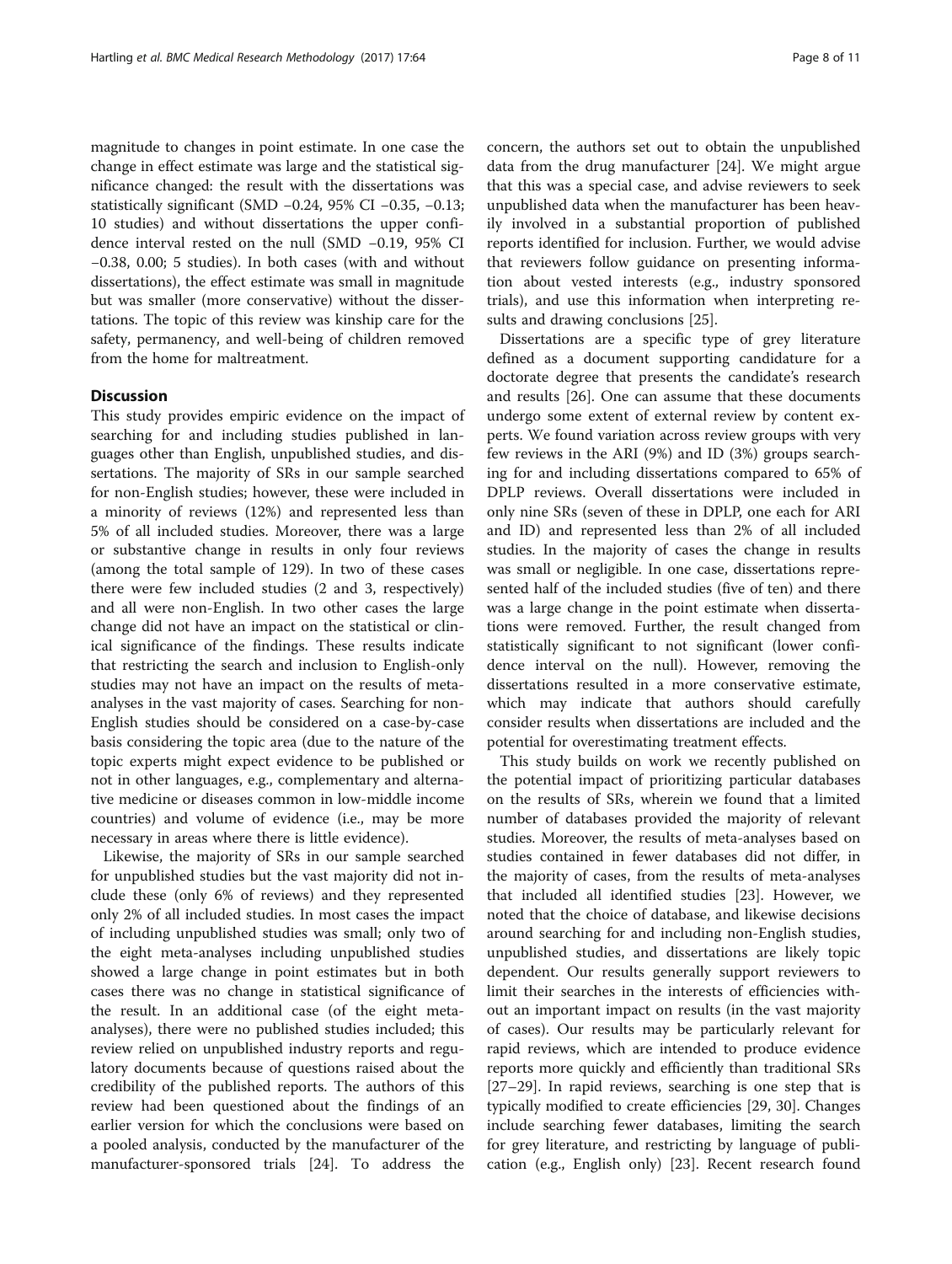<span id="page-8-0"></span>that end-users of SRs identified restrictions to searching as an acceptable trade-off in the interests of creating efficiencies in the review process [[22\]](#page-9-0).

Our study had several limitations; many of these were cited in our previous related publication [\[23](#page-9-0)]. First, we derived our sample from the CDSR; further, the SRs came from three review groups and focused on healthcare interventions and randomized controlled trials. Results may not be generalizable to all clinical areas, for non-traditional interventions, or for SRs of alternative research questions (e.g., diagnostic, prognostic) or study designs (e.g., observational or qualitative studies). Second, our sample included SRs that were already complete and we used as our reference standard the original search strategies and the included studies from completed Cochrane reviews. We cannot confirm the sensitivity of the original search strategies to retrieve all potentially relevant studies; however, Cochrane reviews are recognized as having gold standard methods (including criterion related to searching) and searching for unpublished studies and dissertations and inclusion of non-English studies are mandatory expectations of Cochrane reviews. Third, we used completed analyses of the primary outcomes from SRs. Focusing on the primary outcomes provided us with the most data from which to test our hypotheses; however, results from the SRs may have varied across outcomes. Fourth, to determine if included studies were non-English or dissertations, we examined reference lists from reviews, the studies' database records and, when necessary, full-text manuscripts. Despite our efforts to accurately represent the contribution of non-English studies and dissertations, we may not have accounted for all instances of these study types due to inaccurate reference lists in original reviews and incorrect metadata in database records. Fifth, there are other sources of unpublished studies, such as clinical trials registries and conference proceedings that we did not specifically examine. Future research on these specific sources of study data will contribute empiric evidence to guide this important aspect of knowledge synthesis. Further, additional studies conducted prospectively and in different clinical areas would be valuable; our study provides data based on a small proportion of published Cochrane reviews (129 metaanalyses from approximately 7000 total reviews in the CDSR). Sixth, we used a pragmatic approach to classify the extent of change as negligible, small, moderate, large or substantial. This may be too simplistic from a clinical point of view where other factors may be considered such as the nature of the outcome and the extent of heterogeneity. An alternative approach to classifying the change would be to ask clinical experts about the clinical significance of the change; however this was beyond the scope of the present work. Finally it should be noted

that when looking at differences in results between meta-analyses, we analyzed reviews which identified non-English and unpublished studies and dissertations. It is possible these types of studies did exist even in the reviews that were unable to find them—they were simply too difficult for the searching to locate. We are unable to know if there is an inherent difference between removing studies when they are found (what we did) and adding them when they could not be found. Future research is needed to investigate the impact on SRs of including data from sources that are typically unavailable to reviewers.

## Conclusions

This study provides quantitative data regarding the potential impact on meta-analysis results of excluding studies published in non-English languages, as well as unpublished studies and dissertations. We found that the vast majority of SRs searched for non-English and unpublished studies; however, these represented a very small proportion of included studies and rarely impacted the results and conclusions of the review. Inclusion of these study types may have an impact in situations where there are very few relevant studies, or where there are questionable vested interests identified in the published literature. We found substantial variation in whether SRs searched for dissertations; in the majority of reviews that included dissertations, these had little impact on the results and in fact may overestimate treatment effects. The findings from this study may be useful to optimize the conduct of SRs and guide the development of methods for rapid reviews. Future research in different clinical areas, and for other select types of grey literature, will help establish best practices for literature searching to support evidence syntheses.

## Additional file

[Additional file 1:](dx.doi.org/10.1186/s12874-017-0347-z) Description of Included Systematic Reviews. This file contains a detailed listing of the systematic reviews that were included in the analysis, as well as a summary of the reviews, by Cochrane group, which included non-English language studies, unpublished studies and/ or dissertations. (DOCX 62 kb)

#### Acknowledgements

The authors gratefully acknowledge the contributions of Katy Moore and Michele Pagliuso who assisted with identifying studies from Cochrane metaanalyses in each of the investigated databases.

#### Funding

This project was funded in part through the Canadian Institutes of Health Research (CIHR). Dr. Hartling holds a New Investigator Salary Award from CIHR.

#### Availability of data and materials

The datasets analyzed during the current study are available at [http://dx.doi.org/](http://dx.doi.org/10.7939/DVN/10866) [10.7939/DVN/10866.](http://dx.doi.org/10.7939/DVN/10866)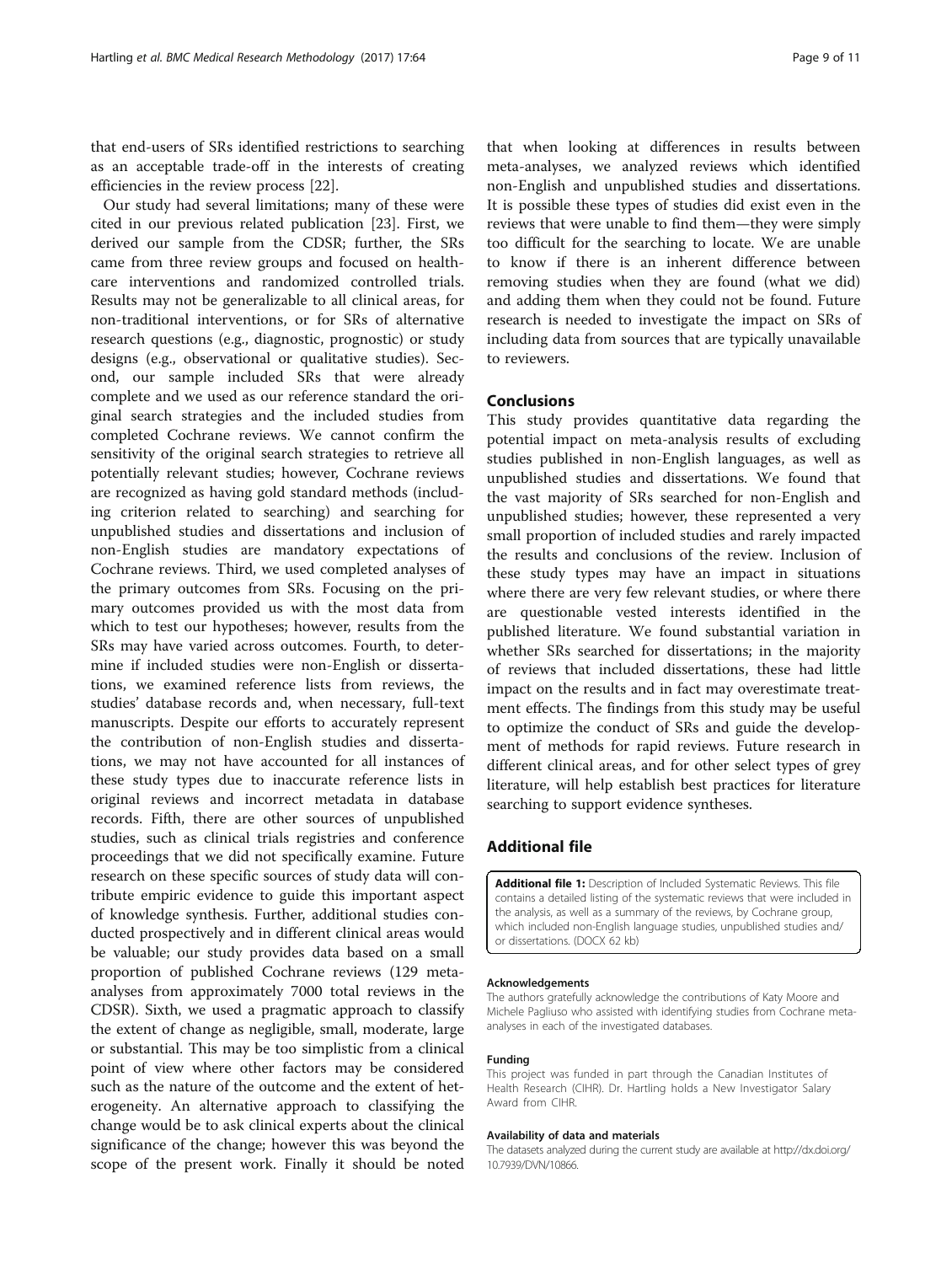## <span id="page-9-0"></span>Authors' contributions

LH, RF, DD, BV designed the study. RF, MN and KS collected and managed the data. BV conducted the statistical analyses. LH, RF, DD and BV interpreted results. LH and RF drafted the manuscript. All authors critically reviewed and edited the manuscript and approved the final version for submission. LH is the guarantor of the study and affirms that the manuscript is an honest, accurate, and transparent account of the study being reported, that no important aspects of the study have been omitted, and that there were no discrepancies from the study as planned.

## Competing interests

Authors have no financial competing interests. All authors are involved in the production of systematic reviews.

#### Consent for publication

Not applicable (the manuscript does not contain individual data).

## Ethics approval and consent to participate

Not applicable (the study did not involve human participants).

## Publisher's Note

Springer Nature remains neutral with regard to jurisdictional claims in published maps and institutional affiliations.

### Received: 20 January 2017 Accepted: 12 April 2017 Published online: 19 April 2017

#### References

- 1. Lavis JN, Davies HT, Gruen RL, Walshe K, Farquhar CM. Working within and beyond the Cochrane Collaboration to make systematic reviews more useful to healthcare managers and policy makers. Healthc Policy. 2006;1(2): 21–33. [cited 2017 Jan 6] Available from Medline: [https://www.ncbi.nlm.nih.](https://www.ncbi.nlm.nih.gov/pubmed/19305650/) [gov/pubmed/19305650/.](https://www.ncbi.nlm.nih.gov/pubmed/19305650/)
- 2. Lefebvre C, Manheimer E, Glanville J. Chapter 6: Searching for studies. In: Higgins JP, Green S, editors. Cochrane Handbook for Systematic Reviews of Interventions Version 5.1.0. The Cochrane Collaboration. 2011. [cited 2016] Jun 7]. Available from: [http://handbook.cochrane.org/.](http://handbook.cochrane.org/)
- Sterne JA, Egger M, Moher D. Chapter 10: Addressing reporting biases. In: Higgins JP, Green S, editors. Cochrane Handbook for Systematic Reviews of Interventions Version 5.1.0. The Cochrane Collaboration. 2011. [cited 2017 Jan 3]. Available from:<http://handbook.cochrane.org/>.
- 4. Higgins JPT, Lasserson T, Chandler J, Tovey D, Churchill R. Methodological Expectations of Cochrane Intervention Reviews (MECIR): standards for the conduct and reporting of new Cochrane Intervention Reviews, reporting of protocols and the planning, conduct and reporting of updates. Cochrane; 2016 [cited 2017 Jan 3]. Available from: [http://methods.cochrane.org/sites/](http://methods.cochrane.org/sites/default/files/public/uploads/mecir_printed_booklet_final.pdf) [default/files/public/uploads/mecir\\_printed\\_booklet\\_final.pdf](http://methods.cochrane.org/sites/default/files/public/uploads/mecir_printed_booklet_final.pdf).
- 5. Institute of Medicine. Finding what works in health care: standards for systematic reviews. Washington, DC: The National Academies Press; 2011. [cited 2016 Jun 7]. Available from: [http://www.nationalacademies.](http://www.nationalacademies.org/hmd/Reports/2011/Finding-What-Works-in-Health-Care-Standards-for-Systematic-Reviews.aspx) [org/hmd/Reports/2011/Finding-What-Works-in-Health-Care-Standards-for-](http://www.nationalacademies.org/hmd/Reports/2011/Finding-What-Works-in-Health-Care-Standards-for-Systematic-Reviews.aspx)[Systematic-Reviews.aspx.](http://www.nationalacademies.org/hmd/Reports/2011/Finding-What-Works-in-Health-Care-Standards-for-Systematic-Reviews.aspx)
- 6. Balshem H, Stevens A, Ansari M, Norris S, Kansagara D, Shamliyan T, Chou R, Chung M, Moher D, Dickersin K. Finding grey literature evidence and assessing for outcome and analysis reporting biases when comparing medical interventions: AHRQ and the Effective Health Care Program. Methods Guide for Comparative Effectiveness Reviews. Rockville: Agency for Healthcare Research and Quality (US); 2013. [cited 2017 Jan 3]; Contract Nos.: 290-2007-10057-I and 290-2007-10059-I. Available from Medline: <https://www.ncbi.nlm.nih.gov/pubmed/24404628>.
- Lefebvre C, Manheimer E, Glanville J. Chapter 6.2.3: Unpublished and ongoing studies. In: Higgins JP, Green S, editors. Cochrane Handbook for Systematic Reviews of Interventions Version 5.1.0. The Cochrane Collaboration. 2011. [cited 2017 Jan 4]. Available from: [http://handbook.](http://handbook.cochrane.org/) [cochrane.org/](http://handbook.cochrane.org/).
- Egger M, Juni P, Bartlett C, Holenstein F, Sterne J. How important are comprehensive literature searches and the assessment of trial quality in systematic reviews?: Empirical study. Health Technol Asses. 2003;7(1). [cited 2017 Jan 4] Available from Medline: [https://www.ncbi.nlm.nih.](https://www.ncbi.nlm.nih.gov/pubmed/12583822) [gov/pubmed/12583822.](https://www.ncbi.nlm.nih.gov/pubmed/12583822)
- Jefferson T, Jones MA, Doshi P, Del Mar CB, Heneghan CJ, Hama R, Thompson MJ. Neuraminidase inhibitors for preventing and treating influenza in healthy adults and children. Cochrane Database of Syst Rev. 2012 [cited 2017 Jan 3];Jan 18. Available from Medline: [https://www.ncbi.](https://www.ncbi.nlm.nih.gov/pubmed/22258996) [nlm.nih.gov/pubmed/22258996.](https://www.ncbi.nlm.nih.gov/pubmed/22258996)
- 10. Hart B, Lundh A, Bero L. Effect of reporting bias on meta-analyses of drug trials: reanalysis of meta-analyses. BMJ. 2012;344:d7202. [cited 2017 Jan 3] Available from Medline: [https://www.ncbi.nlm.nih.gov/](https://www.ncbi.nlm.nih.gov/pubmed/22214754) [pubmed/22214754.](https://www.ncbi.nlm.nih.gov/pubmed/22214754)
- 11. Turner EH, Knoepflmacher D, Shapley L. Publication bias in antipsychotic trials: an analysis of efficacy comparing the published literature to the US Food and Drug Administration database. PLoS Med. 2012;9(3):e1001189. [cited 2017 Jan 4] Available from Medline: [https://www.ncbi.nlm.nih.gov/](https://www.ncbi.nlm.nih.gov/pubmed/22448149) [pubmed/22448149.](https://www.ncbi.nlm.nih.gov/pubmed/22448149)
- 12. Golder S, Loke YK, Wright K, Norman G. Reporting of adverse events in published and unpublished studies of health care interventions: a systematic review. PLoS Med. 2016;13(9):e1002127. [cited 2017 Jan 4] Available from Medline: [https://www.ncbi.nlm.nih.gov/pubmed/27649528.](https://www.ncbi.nlm.nih.gov/pubmed/27649528)
- 13. Whittington CJ, Kendall T, Fonagy P, Cottrell D, Cotgrove A, Boddington E. Selective serotonin reuptake inhibitors in childhood depression: systematic review of published versus unpublished data. Lancet. 2004;363(9418):1341– 5. [cited 2017 Jan 3] Available from Medline: [https://www.ncbi.nlm.nih.gov/](https://www.ncbi.nlm.nih.gov/pubmed/15110490) [pubmed/15110490.](https://www.ncbi.nlm.nih.gov/pubmed/15110490)
- 14. Lefebvre C, Manheimer E, Glanville J. Chapter 6.2.1.7 Dissertations and theses databases. In: Higgins JP, Green S, editors. Cochrane Handbook for Systematic Reviews of Interventions Version 5.1.0. The Cochrane Collaboration. 2011. [cited 2017 Jan 4]. Available from: [http://handbook.](http://handbook.cochrane.org/) [cochrane.org/.](http://handbook.cochrane.org/)
- 15. Moher D, Pham B, Lawson ML, Klassen TP. The inclusion of reports of randomised trials published in languages other than English in systematic reviews. Health Technol Assess. 2003;7(41):1–90. [cited 2017 Jan 4] Available from Medline:<https://www.ncbi.nlm.nih.gov/pubmed/14670218>.
- 16. Egger M, Zellweger-Zähner T, Schneider M, Junker C, Lengeler C, Antes G. Language bias in randomised controlled trials published in English and German. Lancet. 1997;350(9074):326–9. Available from Medline: [https://www.ncbi.nlm.nih.gov/pubmed/9251637.](https://www.ncbi.nlm.nih.gov/pubmed/9251637)
- 17. Heres S, Wagenpfeil S, Hamann J, Kissling W, Leucht S. Language bias in neuroscience—is the Tower of Babel located in Germany? Eur Psychiatry. 2004;19(4):230–2. [cited 2017 Jan 3] Available from Medline: [https://www.](https://www.ncbi.nlm.nih.gov/pubmed/15196606) [ncbi.nlm.nih.gov/pubmed/15196606](https://www.ncbi.nlm.nih.gov/pubmed/15196606).
- 18. Vickers A, Goyal N, Harland R, Rees R. Do certain countries produce only positive results? A systematic review of controlled trials. Control Clin Trials. 1998;19(2):159–66. [cited 2017 Jan 3] Available from Medline: [https://www.](https://www.ncbi.nlm.nih.gov/pubmed/9551280) [ncbi.nlm.nih.gov/pubmed/9551280.](https://www.ncbi.nlm.nih.gov/pubmed/9551280)
- 19. Pham B, Klassen TP, Lawson ML, Moher D. Language of publication restrictions in systematic reviews gave different results depending on whether the intervention was conventional or complementary. J Clin Epidemiol. 2005;58(8):769–76. [cited 2017 Jan 3] Available from Medline: <https://www.ncbi.nlm.nih.gov/pubmed/16086467>.
- 20. Royle PL, Bain L, Waugh NR. Sources of evidence for systematic reviews of interventions in diabetes. Diabet Med. 2005;22(10):1386–93. [cited 2016 Jun 7] Available from Medline: [http://www.ncbi.nlm.nih.gov/pubmed/16176201.](http://www.ncbi.nlm.nih.gov/pubmed/16176201)
- 21. Royle P, Waugh N. Literature searching for clinical and cost-effectiveness studies used in health technology assessment reports carried out for the National Institute for Clinical Excellence appraisal system. Health Technol Assess. 2003;7(34):iii, ix-x, 1–51. [cited 2016 Jun 7] Available from Medline: <http://www.ncbi.nlm.nih.gov/pubmed/14609481>
- 22. Hartling L, Guise JM, Hempel S, Featherstone R, Mitchell MD, Motu'apuaka ML, et al. EPC Methods: AHRQ End-User Perspectives of Rapid Reviews. Rockville: Agency for Healthcare Research and Quality (US); 2016. [cited 2016 Jun 7]; Contract No.: 16-EHC014-EF. Available from NCBI Bookshelf: <http://www.ncbi.nlm.nih.gov/books/NBK362003/>.
- 23. Hartling L, Featherstone R, Nuspl M, Shave K, Dryden DM, Vandermeer B. The contribution of databases to the results of systematic reviews: a crosssectional study. BMC Med Res Methodol. 2016;16(1):127. [cited 2017 Jan 4] Available from Medline: [https://www.ncbi.nlm.nih.gov/pubmed/27670136.](https://www.ncbi.nlm.nih.gov/pubmed/27670136)
- 24. Jones M, Jefferson T, Doshi P, Del Mar C, Heneghan C, Onakpoya I. Commentary on Cochrane review of neuraminidase inhibitors for preventing and treating influenza in healthy adults and children. Clin Microbiol Infect. 2015;21(3):217–21. [cited 2017 Jan 3] Available from Medline: [https://www.ncbi.nlm.nih.gov/pubmed/25658541.](https://www.ncbi.nlm.nih.gov/pubmed/25658541)